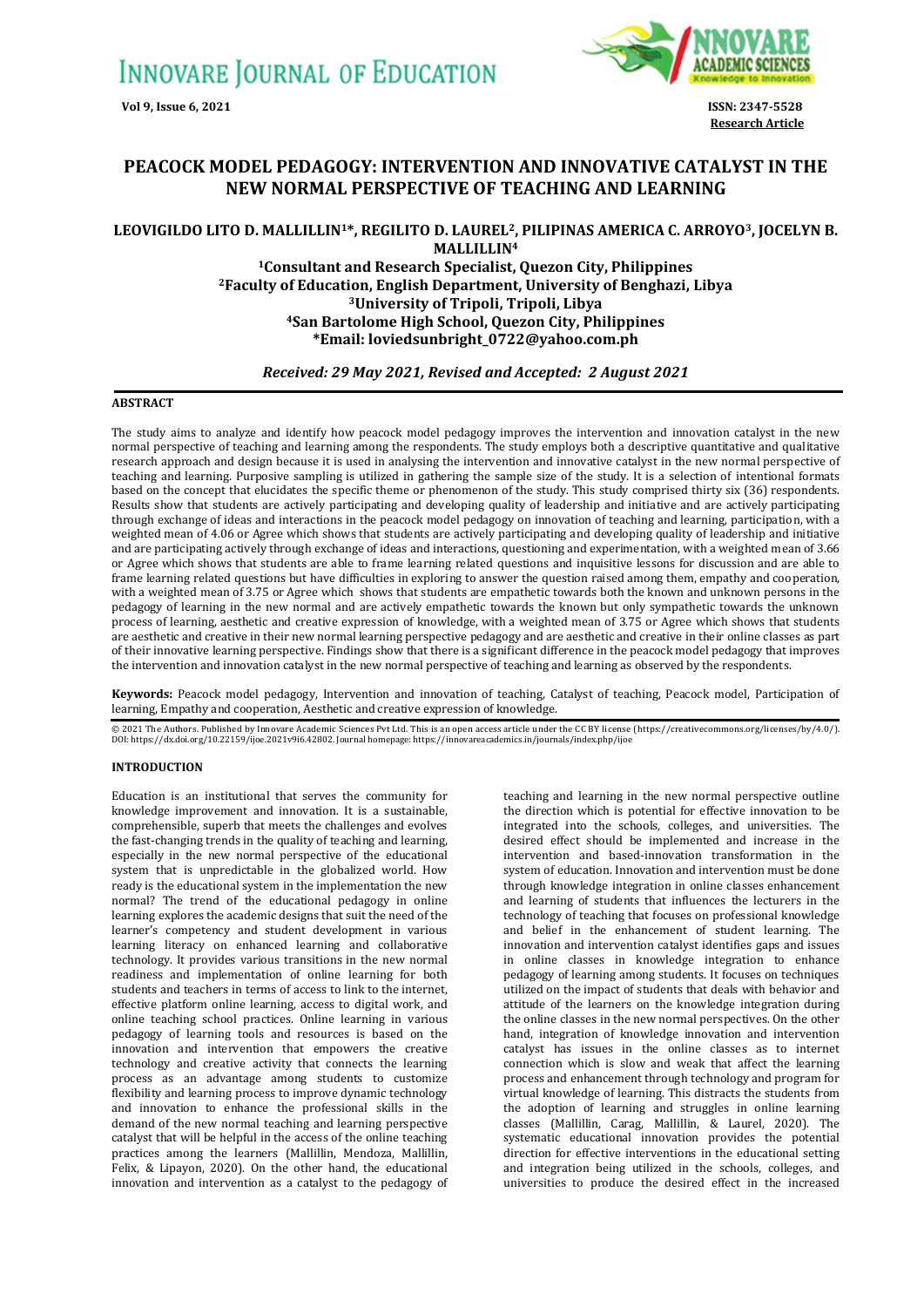transformation and innovation of the educational system pedagogy and catalyst. The intervention and innovation catalyst highlights the online efficiency and online learningintensive approaches using the peacock model of learning and pedagogy. Moreover, innovation and intervention catalyst evolution are very important and essential in the online learning classes because it plays an important role in the creation of sustainable techniques in teaching in the development of the educational system and setting that resembles the innovation mutation process to better equip the learning process. This involves the various domains of learning in the academic performance of students in the new normal or online classes. The various domains of learning are designed in the various activities based on the needs of students in their online learning classes to explore their knowledge and activities participation in in-depth subject learning. It provides to assist lecturers in their innovation of teaching intervention and catalyst based on the learning process and enhancement of students in terms of the psychomotor, affective, and cognitive domain of learning. It also identifies the extent of the learning domains and academic performance of students in the area of academic achievement, attitude, and behavior in their studies and skills of learning. It also provides the ability to uphold the lesson through proper implementation and execution in the cognitive learning to have active attention among students through proper motivation to respond and to learn and satisfy on their worth and attitude, preference, acceptance, and belief on value and commitment in the affective domain of learning that can relate to student body movement, coordination or touch, auditory, visual, and the ability to provide knowledge and information in the psychomotor domain of learning environment. The domain of learning in the performance of students in their academics acquire knowledge and skills for different situations in the learning skills of students who will participate in the different activities in the classroom especially in the behavior and attitude of students in their studies. It also focuses on the provided lesson for better results and output in the academic performance and learning process of students in the various domains of learning (Mallillin, 2020). In addition, the intervention and innovation catalyst in the new normal perspective of teaching and learning must have a framework to be followed in the online learning process and enhancement of students because it provides educational pedagogy that implements the peacock model acquisition during the shifting of the traditional classroom setting to online teaching setting. It is a pinnacle of the vision and life attitude of the learners since the process of education learning is continuous. It emphasizes the framework and analyses the process of online classes and learning guide and improvement of the tool of teaching during the new normal perspective of learning. It identifies the various frameworks in the innovation and intervention catalyst in the implementation of online teaching classes, teaching mode of delivery, support and process of the school system as a guide in the educational setting in the system during the new normal process of teaching and learning. It also introduces virtual

### *Innovare Journal of Education, Vol 9, Issue 6, 2021, 7-15*

reality design as part of the catalyst in innovation and intervention in teaching online. It possesses the potential application process in online teaching and learning in a systematic educational setting design and existence for the purpose that displays the learning process. It also supports the delivery mode, learning process, student needs, and teaching needs in the instruction and modality of online teaching and learning to improve and boost the ability and potential of students. It also provides guides in online teaching and learning for student tools in the new normal perspective (Mallillin, Mallillin, Carag, Collado, & Largo, 2020).

The peacock model pedagogy on the intervention and innovation catalyst in the new normal perspective of teaching and learning is anchored on extrinsic and intrinsic motivation from the perspective of the Self-Determination Theory (SDT) Ryan and Deci (2020). This theory defines the practice of teaching in the new normal online classes. It is a factor that understands the broad framework on STD that undermines the facilitation of autonomous motivation as intrinsic and extrinsic in the direct relevance and issues in the educational setting. It shows that both intrinsic and extrinsic motivation are wellinternalized and predicts the positive array and outcome across the educational varied cultural context and level to support and enhance student needs in their new normal perspective learning as to psychological needs, relatedness, competence and autonomy. It provides a dynamic link for both students and teachers, motivation as teachers are constrained and impacted by mandate control, school pressures, and style of leadership. It is substantial evidence for the essential and psychological need and satisfaction of the context in learning for the practices and policies that are anchored on the motivational and traditional models in support of the student's and teacher's needs. Lastly, the introduction of the peacock model pedagogy in the intervention and innovative catalyst in the new normal perspective of teaching and learning has been given emphasis as to participation, questioning and experimentation, interpretation and application, empathy and cooperation, and aesthetic and creative expression of knowledge. It is regarded as a necessary and positive approach in online learning of students as the basis for constant needs and innovation to a sustainable educational setting and system. It is a transformation from traditional classroom teaching to online teaching, which increases the credibility and integrity of the lecturers in the new normal skills knowledge and level. It is an effective and better use of resources in teaching online. It highlights the reflection and philosophy of education in its concept and system in the modern evaluation of educational setting, especially in the new normal perspective where it adopts the PEACOCK MODEL of teaching and learning pedagogy. The peacock model is a reflection and analysis of the validity and attempted plausibility in the current system and educational setting for a comprehensive innovation and intervention catalyst and learning pedagogy in the new normal perspective of teaching and learning (Mondal, 2018). **Concept of the study**



**Fig. 1: Independent and dependent variables on peacock model pedagogy**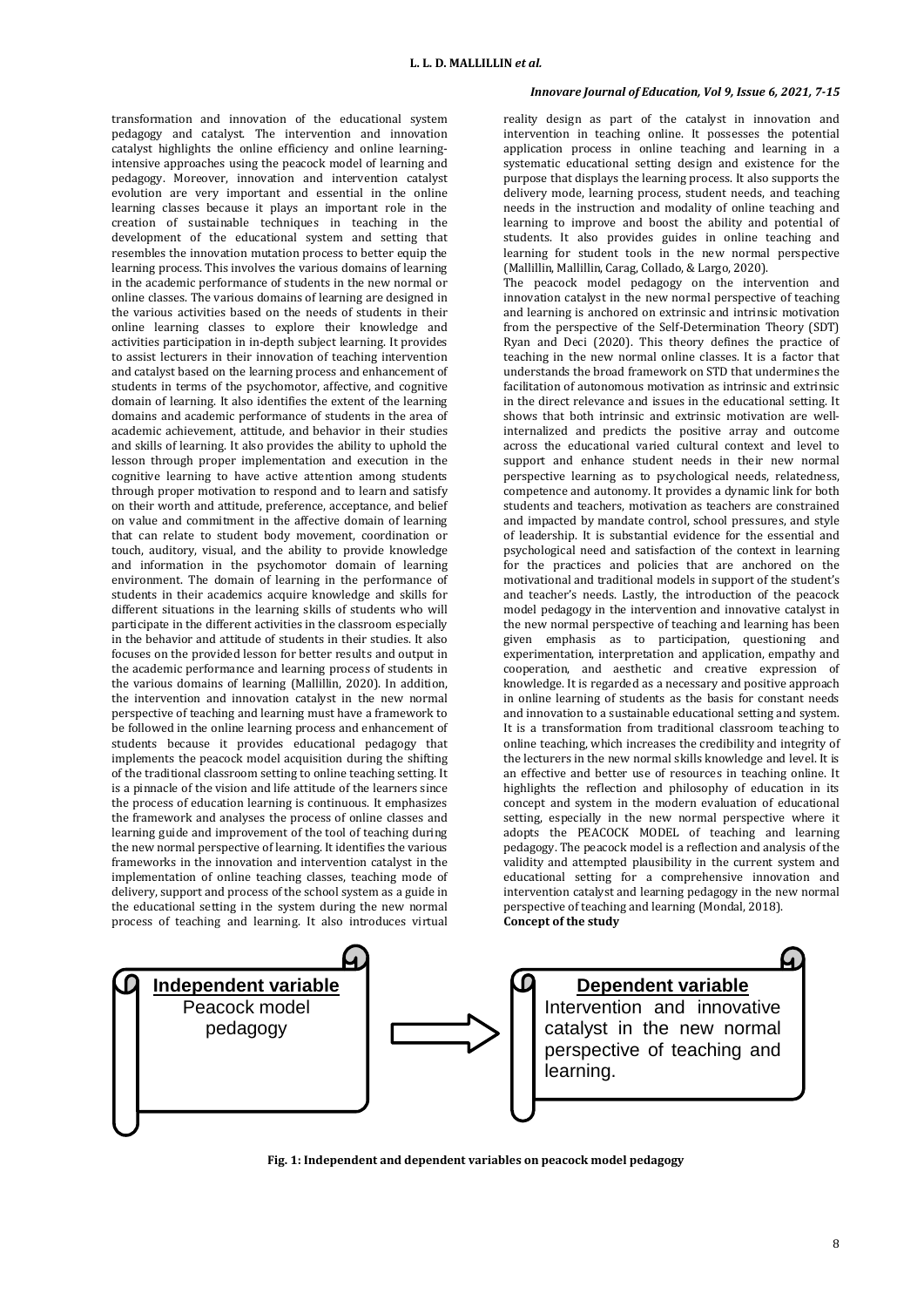# **RESEARCH QUESTION**

- 1. How does peacock model pedagogy improve the intervention and innovation catalyst in the new normal perspective of teaching and learning among the respondents?
- 2. Is there a significant difference in the peacock model pedagogy that improves the intervention and innovation catalyst in the new normal perspective of teaching and learning as observed by the respondents?

## **HYPOTHESIS**

There is a significant difference in the peacock model pedagogy that improves the intervention and innovation catalyst in the new normal perspective of teaching and learning as observed by the respondents.

#### **METHODOLOGY**

The study employs both descriptive quantitative and qualitative research approaches and design. Quantitative research is used in analysing the intervention and innovative catalyst in the new normal perspective of teaching and learning. It establishes and generalizes the facts about the study. Quantitative research design is adopted the immersive virtual reality in the method and educational pedagogy that focuses on the learning outcome, characteristics, intervention and measures the assessment of the systematic interpretation and utility of the study, which is essential in the potential understanding of the pedagogical method, (Hamilton, McKechnie, Edgerton, & Wilson, (2021). On the other hand, qualitative research expresses the words to understand the concept, thought, and experiences to gather the topics and indepth observation that explores the theory on the peacock model pedagogy as to participation, questioning and experimentation, interpretation and application, empathy and

# *Innovare Journal of Education, Vol 9, Issue 6, 2021, 7-15*

cooperation, and aesthetic and creative expression of knowledge. It generalizes the goals and features of the qualitative research as to the application of the advanced integral knowledge that describes the trustworthiness of the strategy and criteria in maximizing the study as to theory, approach, meta-synthesis, and content analysis of the findings (Hays & McKibben, 2021).

#### **Participants of the study**

The participants of the study are the professional lecturers in Commission on Higher Education (HEIs), both private and public educational institutions in the Philippines. The participants are knowledgeable in the topic that can give a better result and output of the study. The questionnaire is sent via google form and whoever answers the questionnaire will be counted as participants—the study comprised thirty six (36) respondents only.

# **Sampling techniques**

Purposive sampling is utilized in gathering the sample size of the study. It is a selection of intentional formats based on the concept that elucidates the specific theme or phenomenon of the study. It involves the process and iterative research selection in predetermined criteria and frame samples. It involves the process of identifying concepts and themes as indicators of the reflection and observation of the study. It provides emphasis on the particular samples occupying the relative endeavor and position. It also utilizes the techniques and purpose sampling in particular knowledge, experience, focus and empirical inquiry. On the other hand, purposive sampling is a development history and its simple and straightforward complexity in improving the rigor and trustworthiness of the results of data as to concept and aspect of the research confirmability, credibility, dependability, and transferability. It outlines the intent and nature of purposive sampling and examples of different applications and contexts (Campbell et al., 2020, p. 8).

**Instrument used**

#### **Innovation and intervention catalyst in the new normal perspective teaching and learning**

| <b>Scale</b>  | <b>Descriptive level</b> | Descriptive interpretation                                               |  |
|---------------|--------------------------|--------------------------------------------------------------------------|--|
| $4.20 - 5.00$ | Strongly agree           | Innovation and intervention catalyst of teaching is extremely satisfied  |  |
| 3.40-4.19     | Agree                    | Innovation and intervention catalyst of teaching is very satisfied       |  |
| 2.60-3.39     | Moderately agree         | Innovation and intervention catalyst of teaching is limited              |  |
| 1.80-2.59     | Disagree                 | Innovation and intervention catalyst of teaching is slightly satisfied   |  |
| $1.00 - 1.79$ | Strongly disagree        | Innovation and intervention catalyst of teaching is not satisfied at all |  |

# **RESULTS**

# **Table 1: Peacock model pedagogy on the intervention and innovation catalyst in the new normal perspective of teaching and learning among the respondents**

| <b>Indicators</b>                                                                                                         | WM   |    | R    |
|---------------------------------------------------------------------------------------------------------------------------|------|----|------|
| Students are actively participating and developing the quality of leadership and initiative.                              |      |    | 1.5  |
| Students are able to frame learning-related questions and inquisitive lessons for discussion.                             | 3.66 | A  | 8    |
| Students are able to explain the related ideas with examples and the application of the lesson.                           | 3.75 | A  | 3.5  |
| Students are empathetic towards both the known and unknown persons in the pedagogy of learning in the<br>new normal.      | 3.75 | A  | 3.5  |
| Students are aesthetic and creative in their new normal learning perspective pedagogy.                                    | 3.72 | A  | 5.5  |
| Students are less eager for aesthetic and creative activities in their new normal learning perspective<br>pedagogy.       | 3.16 | MA | 19   |
| Students are not expressive and empathized in their innovation and pedagogy of learning in the new<br>normal perspective. | 3.19 | MA | 16.5 |
| Students can only interpret and cram the related idea of the lesson.                                                      | 3.19 | MA | 16.5 |
| Students are asked questions, but those are not helpful in learning-related inquisition for the learning<br>pedagogy.     |      |    | 14   |
| Less eager to participate in the entire discussion during their online classes.                                           |      |    | 19   |
| Students are participating but not willing to interact in the discussion online.                                          |      |    | 8    |
| Students are not asked frame learning-friendly related questions but inquisitive for a healthy discussion.                |      |    | 11.5 |
| Students are able to partially explain the related ideas with examples but unable to apply the learning<br>process.       | 3.31 | MA | 11.5 |
| Students are sympathetic towards the known persons in the innovation and intervention of learning.                        | 3.59 | A  | 10   |
| Students are eager for aesthetic and creative activities in their new normal learning perspective pedagogy.               | 3.72 | A  | 5.5  |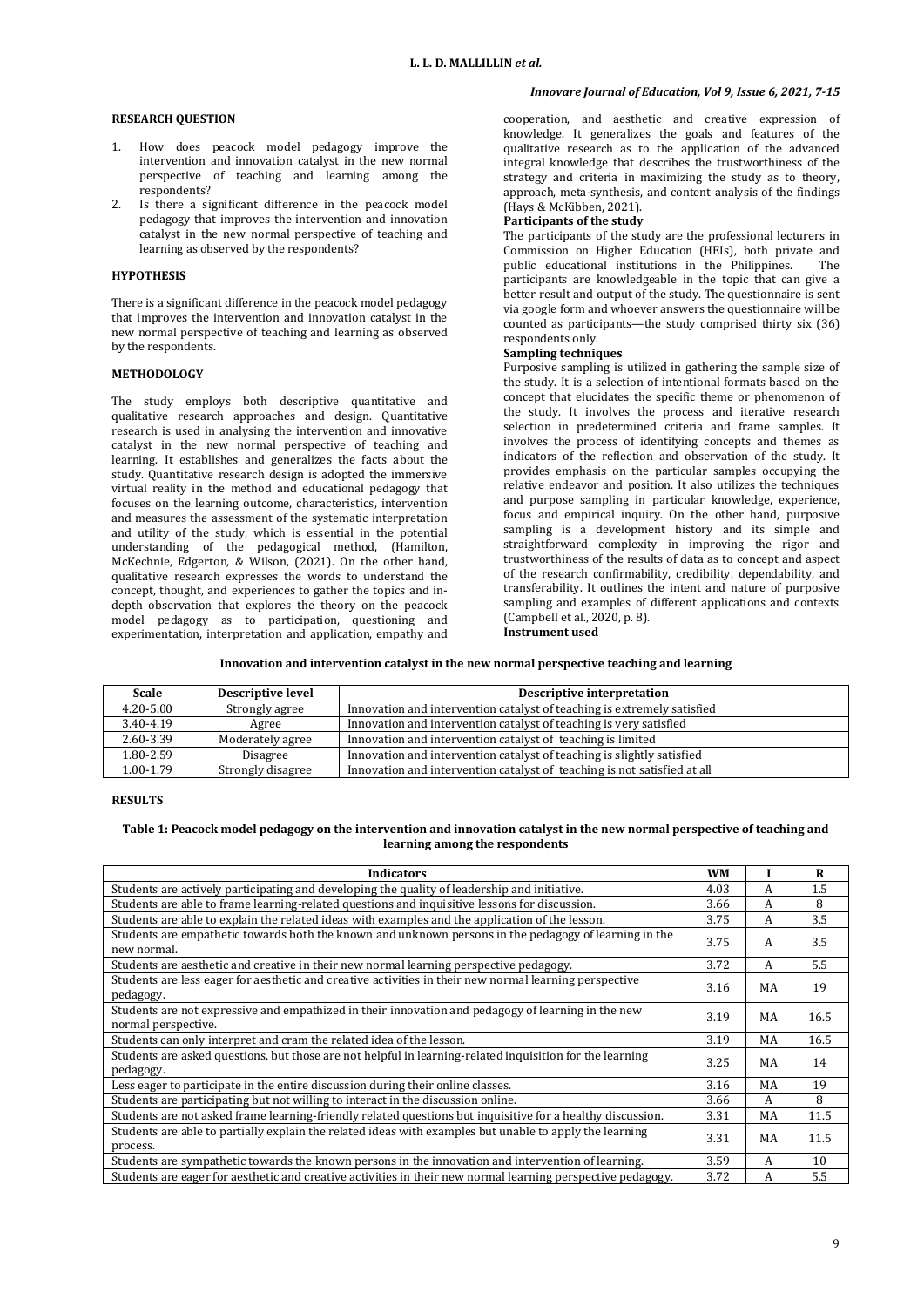# *Innovare Journal of Education, Vol 9, Issue 6, 2021, 7-15*

| <b>Indicators</b>                                                                                                                     | WM   |    |     |
|---------------------------------------------------------------------------------------------------------------------------------------|------|----|-----|
| Students are aesthetic and creative in their online classes as part of their innovative learning perspective.                         | 3.66 | A  |     |
| Students are actively empathetic towards the known but only sympathetic towards the unknown process of<br>learning                    | 3.25 | MA | 14  |
| Students are able to explain the related ideas with examples but are unable to apply the learning process.                            | 3.16 | MA | 19  |
| Students are able to frame learning-related questions but have difficulties in exploring to answer the<br>question raised among them. | 3.25 | MA | 14  |
| Students are participating actively through the exchange of ideas and interactions.                                                   | 4.03 | A  | 1.5 |
| Average weighted mean                                                                                                                 | 3.49 | A  |     |
| <b>Standard deviation</b>                                                                                                             | 0.30 |    |     |

Note: WM-refers to the weighted mean to measure the holistic point of view of the response of the respondents, I-refers to the interpretation of the answer of the respondents, R-refers to the ranking to show the order of the answer of the respondents, A-refers to agree; MA- refers to moderately agree

Table 1 presents the weighted mean and the corresponding interpretation of peacock model pedagogy on intervention and innovation catalyst in the new normal perspective of teaching and learning among the respondents. As observed in the table, rank 1 is shared by the two indicators, which are "Students are actively participating and developing the quality of leadership and initiative" and "Students are participating actively through the exchange of ideas and interactions," with a weighted mean of 4.03 or Agree. This shows that innovation and intervention of the peacock model pedagogy are observed. Rank 2 is also shared by the two indicators, which are "Students are able to explain the related ideas with examples and application of the lesson" and "Students are empathetic towards both the known and unknown persons in the pedagogy of learning in the new normal," with a weighted mean of 3.75 or Agree. This shows that innovation and intervention of the peacock model pedagogy in this area are observed. Rank 3 is also shared by the two indicators, which are "Students are aesthetic and

creative in their new normal learning perspective pedagogy" and "Students are eager for aesthetic and creative activities in their new normal learning perspective pedagogy," with a weighted mean of 3.72 or Agree. This shows that innovation and intervention of the peacock model pedagogy in this area are observed. The least in rank is shared by the three indicators, which are "Students are less eager for aesthetic and creative activities in their new normal learning perspective pedagogy," "Less-eager to participate in the entire discussion during their online classes," and "Students are able to explain the related ideas with examples but are unable to apply the learning process," with a weighted mean of 3.16 or Moderately Agree. This shows that innovation and intervention of the peacock model pedagogy are limited. The overall weighted mean is 3.49 or Agree which means that peacock model pedagogy in the innovation and intervention catalyst in the new normal perspective of teaching and learning is observed among the respondents.

| Table 2: Significant difference on the peacock model pedagogy as observed by the respondents |  |  |
|----------------------------------------------------------------------------------------------|--|--|
|                                                                                              |  |  |

| Model                                                    | <b>Z</b> computed value | Comparison | Z critical value | <b>Decision</b> |
|----------------------------------------------------------|-------------------------|------------|------------------|-----------------|
| Peacock model pedagogy as observed by the respondents    | 38.23                   |            | ± 1.96           | Rejected        |
| Two-tailed test with level of significance at 0.05 level |                         |            |                  |                 |

Table 2 shows the significant difference in the peacock model pedagogy that improves the intervention and innovation catalyst in the new normal perspective of teaching and learning. It reveals in the table that when the variables are computed, it shows that z commuted value of 38.23 is higher than the z critical value of  $\pm$  1.96, which resulted in the decision

of rejection in the null hypothesis. Therefore, it is safe to say that there is a significant difference in the peacock model pedagogy that improves the intervention and innovation catalyst in the new normal perspective of teaching and learning as observed by the respondents. The alternative hypothesis is accepted.

|  |  | Table 3: Thematic analysis and core ideas on the peacock model pedagogy |  |
|--|--|-------------------------------------------------------------------------|--|
|  |  |                                                                         |  |
|  |  |                                                                         |  |
|  |  |                                                                         |  |

| Theme peacock model             | <b>Frequency of responses</b>            | Core ideas                                                                                                                                                                    |
|---------------------------------|------------------------------------------|-------------------------------------------------------------------------------------------------------------------------------------------------------------------------------|
| Participation                   | General<br>General<br>Typical<br>Variant | Development quality of leadership and initiative<br>⋗<br>Exchange of ideas and interactions<br>Online discussion and interaction<br>⋗<br>Less-eager to participate            |
| Questioning and experimentation | General<br>Variant<br>Variant<br>Variant | Frame related question/inquisitive<br>⋗<br>Difficulties in exploring questions<br>⋗<br>Inquisitive question for healthy discussion<br>Related question learning pedagogy<br>⋗ |
| Interpretation and application  | Variant<br>Variant<br>Typical<br>Typical | Explain the example of lessons<br>⋗<br>Apply the learning process<br>Related ideas of the lesson<br>Emphasis of innovation and pedagogy<br>⋗                                  |
| Empathy and cooperation         | Typical<br>Variant<br>Typical<br>Variant | Pedagogy learning empathy<br>Sympathy on the learning process<br>Innovation and intervention of learning<br>Expressive pedagogy of learning                                   |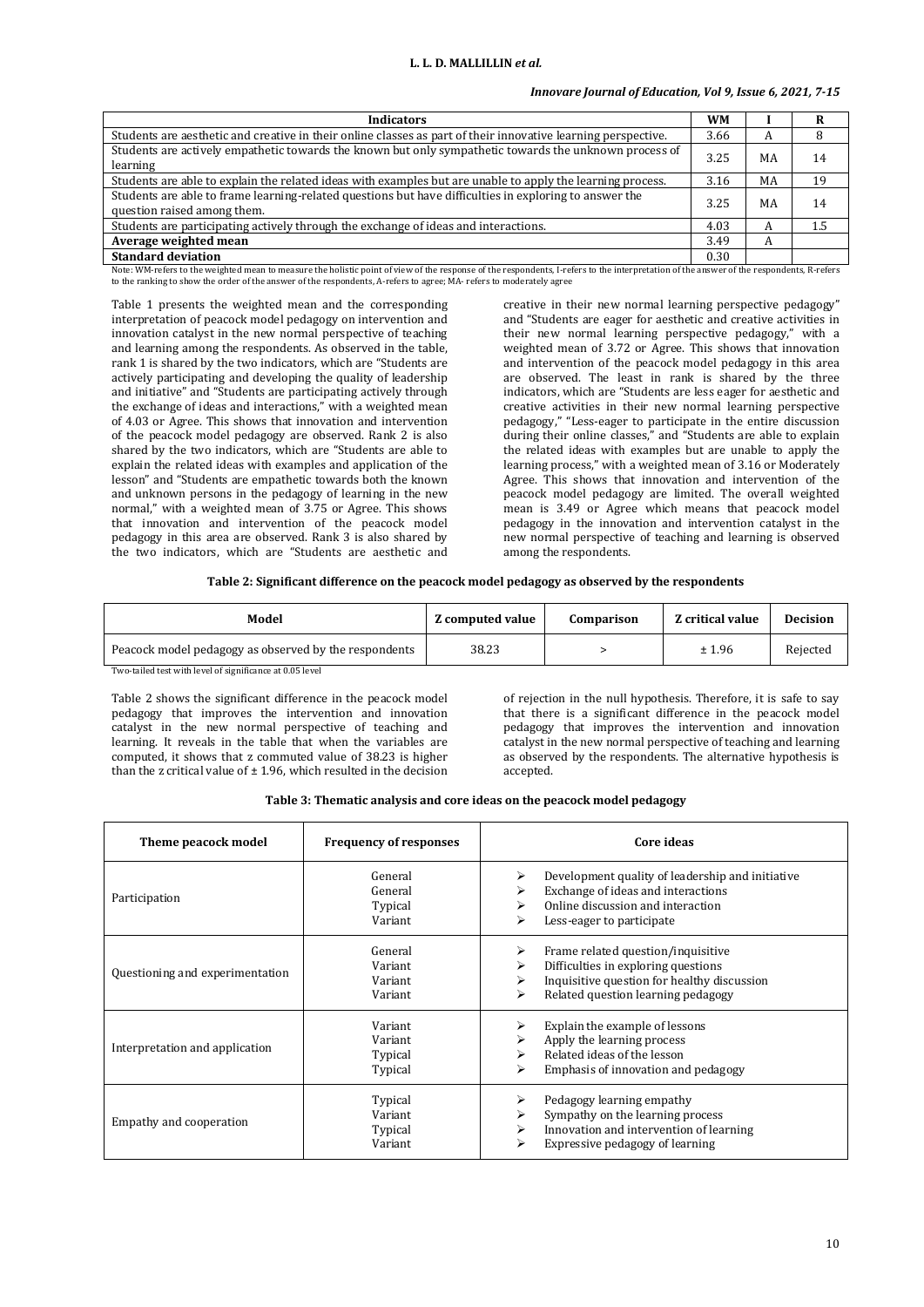# *Innovare Journal of Education, Vol 9, Issue 6, 2021, 7-15*

| Theme peacock model                               | <b>Frequency of responses</b>            | Core ideas                                                                                                                                              |
|---------------------------------------------------|------------------------------------------|---------------------------------------------------------------------------------------------------------------------------------------------------------|
| Aesthetic and creative expression<br>of knowledge | Typical<br>Typical<br>General<br>Variant | Creative and aesthetic pedagogy of learning<br>Online classes innovation<br>Aesthetic and creative activities<br>Less aesthetic and creative activities |

### **Participation**

Participation in the innovation and intervention catalyst in the new normal perspective teaching and learning focuses and emphasizes on the process and product of systematic pedagogy and genre in the teacher's development practices in the cycle of teaching and learning. Participation in terms of professional development and collaboration in support that illustrates the pedagogy of students' needs (Brisk, Tian, & Ballard, 2021). Generally, the respondents say that:

*"Students are actively participating and developing the quality of leadership and initiative." (P16, P9-T1)*

*"Students are participating actively through the exchange of ideas and interactions." (P15, P10-T1)*

*"Students are participating but not willing to interact in the discussion online."(P11, P13-T1)*

*"Less-eager to participate in the entire discussion during their online classes." (P7, P14-T1)*

#### **Questioning and experimentation**

Questioning and experimentations are deemed and necessary in the learning pedagogy to enhance innovation in teaching. It promotes the program and sustainable experimentation inequitable participation, interest and initiative. It transforms and responds to the principles and strategy in teaching, especially in the new normal perspectives in education. It provides a sustainable classroom pursuit in the engagement of the creative material and demonstrates the impact of the visual initiative in teaching outcome and experiment in a dynamic power of the school-based learning and self-organized learning and activity (Hector & Kohtala, 2021). The participants observed that:

*"Students are able to frame learning-related questions and inquisitive lessons for discussion." (P17, P6-T2)*

*"Students are able to frame learning-related questions but have difficulties in exploring to answer the question raised among them." (P9, P17-T2)*

*"Students are not asked frame learning-friendly related questions but inquisitive for a healthy discussion." (P10, P14-T2) "Students are asked questions, but those are not helpful in learning-related inquisition for the learning pedagogy." (P9, P12-T2)*

# **Interpretation and application**

Interpretation and application of innovation and intervention catalyst in the new normal teaching and learning of students identify the influences and factors of various teaching strategies in the academic context of learning. It carries the structural design of pedagogy of teaching and learning obtained in the peacock model and tool innovation that influences the teaching positively. It advances and contributes to the elaboration and practices of students centered learning, which is highlighted in the application of the model (Pinho, Franco, & Mendes, 2021). Typically, the participants express that: *"Students are able to explain the related ideas with examples and application of the lesson." (P13, P10-T3)*

*"Students are able to explain the related ideas with examples but are unable to apply the learning process." (P9, P13-T3)*

*"Students are able to partially explain the related ideas with examples but unable to apply the learning process." (P5, P17-T3) "Students can only interpret and cram the related idea of the lesson." (P7, P17-T3)*

### **Empathy and cooperation**

Empathy and cooperation in the catalyst of innovation and intervention in the new normal perspective of teaching and learning respond to the learning diversity of students. It provides the process and methods of various transformations in the pedagogy of teaching-based models in cooperation with

students and teachers. It is a journey made from traditional teaching to online teaching courses in the classroom action and implementation of cooperative learning methods of teaching and perspective. It analyses the action and process of the teacher's technique in teaching and observation. It transforms the improvement in teaching and practices based on the cooperative learning method of teaching support and involvement in continuous training in the quality of education among teachers and students (Muñoz-Martínez, Gárate-Vergara, & Marambio-Carrasco, 2021). Typically, the participants emphasize that:

*"Students are empathetic towards both the known and unknown persons in the pedagogy of learning in the new normal." (P15, P8-T4)*

*"Students are actively empathetic towards the known but only sympathetic towards the unknown process of learning." (P9, P16-T4)*

*"Students are sympathetic towards the known persons in the innovation and intervention of learning." (P13, P4-T4)*

*"Students are not expressive and empathized in their innovation and pedagogy of learning in the new normal perspective." (P7, P17-T4)*

# **Aesthetic and creative expression of knowledge**

Aesthetic creativity and experience overlap the process in the conscious cognitive practice in teaching that designs and focuses on the enhanced and creative, effective learning and perspective in the new normal. It provides a better effect and understanding of the controlled practice and intervention on the innovation catalyst and pedagogy of teaching and learning. It facilitates the best creativity of learning among students. It provides experience in a design aesthetic and creativity that examines the teaching and learning of the present new normal situation in the educational setting through association, life experience, perception analysis, function analysis, and emotion aesthetic creativity evocation. The engagement of the stimuli intervention practices contributes to the analytical enhancement thinking of the learners for creative improvement that influences the learning effect, innovation, and intervention (Yeh, Hsu, & Yastrubinskiy, 2021). Typically, the participants emphasized that:

*"Students are aesthetic and creative in their new normal learning perspective pedagogy." (P16, P8-T5)*

*"Students are aesthetic and creative in their online classes as part of their innovative learning perspective." (P15, P5-T5)*

*"Students are eager for aesthetic and creative activities in their new normal learning perspective pedagogy." (P16, P6-T5)*

*"Students are less eager for aesthetic and creative activities in their new normal learning perspective pedagogy." (P7, P15-T5)*

### **DISCUSSION**

The peacock model pedagogy provides a framework on intervention and innovation catalyst in the new normal perspective of teaching and learning among the respondents. It shows that students are actively participating and developing the quality of leadership and initiative in their online learning classes. Likewise also that students are participating actively through the exchange of ideas and interactions, which are essential in the discussion during their online lesson. It shows that students are able to explain the related ideas with examples and application of the lesson and are empathetic towards both the known and unknown knowledge in the pedagogy of learning in the new normal which the model of peacock pedagogy is observed. Hence, students are aesthetic and creative in their new normal learning perspective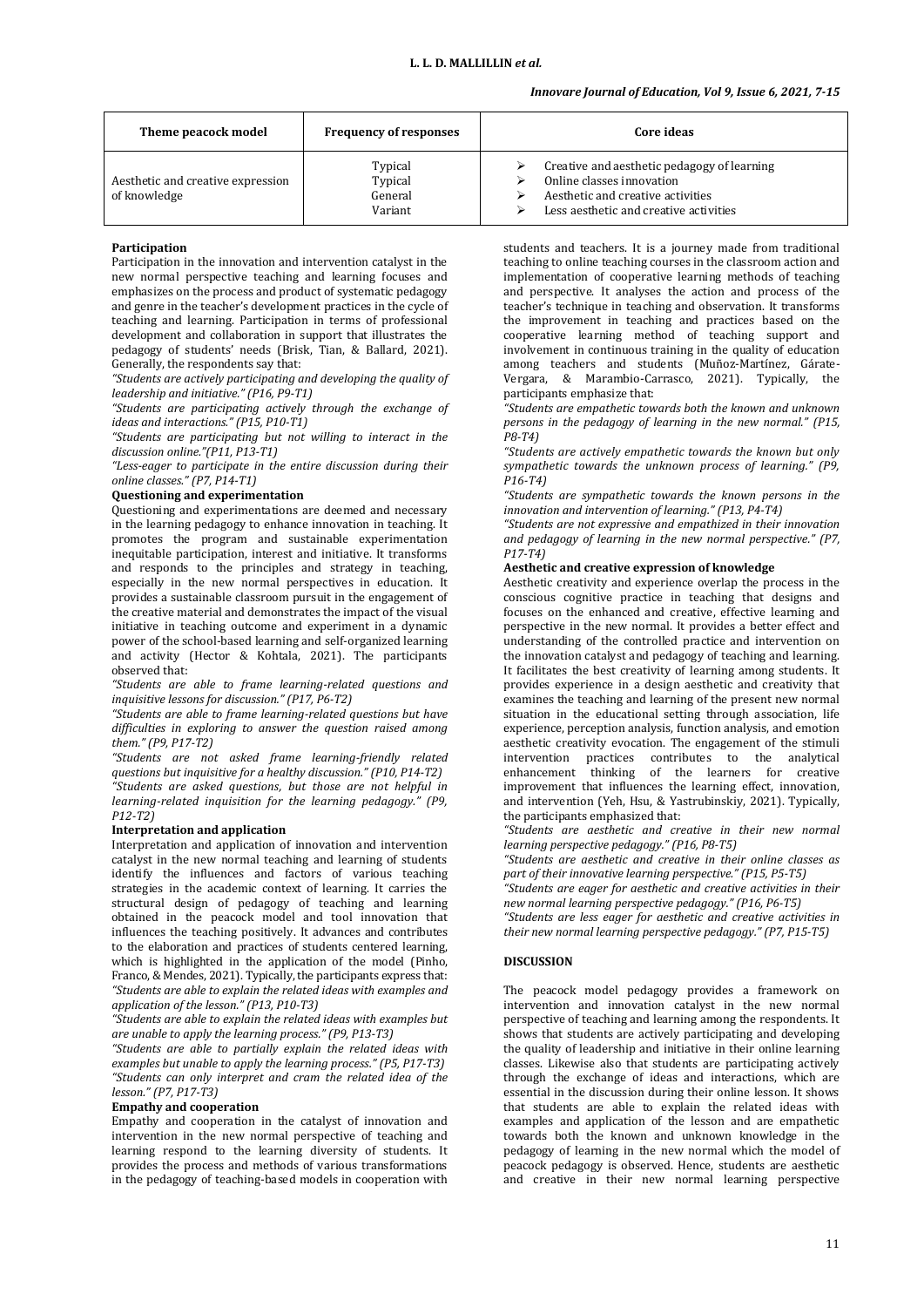pedagogy and eager for aesthetic and creative activities. On the other hand, students who are less eager for aesthetic and creative activities in their new normal learning perspective pedagogy were eager to participate in the entire discussion during their online classes. They are able to explain the related ideas with examples but are unable to apply the learning process. Hence, peacock model pedagogy promotes innovation in the teaching and learning tools for both lecturers and teachers in the integration of management and teaching design curriculum and assessment technology pedagogy and strategy (Ellis & Goodyear, 2019). Moreover, results of participation on peacock model pedagogy on intervention and innovation in the new normal perspective in teaching and learning develops and participates actively their students in their quality of leadership and initiatives where it analyses the leading catalyst of students in their leadership quality and initiative to define better student in their curricular change and leadership on their role in broadening student leadership, empowerment and success recognition beyond educational passive and consumption, (Burk-Rafel et al., 2020). It also shows that students are actively participating through exchange interaction and ideas where it remains an issue on various modules and subject challenges in the online classroom teaching. It involves various activities in adopting the roles that focus on the interactive lessons on learners' needs, support and practice (Wieselmann, Dare, Ring‐Whalen, & Roehrig, 2020). On the other hand, it also shows that students are not willing to interact and participate in the online discussion where it results in both lesser or eager participation depending on the mood of students in their online classes and discussions. It demonstrates the behavioral and motivational process that explains among students in the new normal learning enhancement than face-to-face courses as well as their online courses. There is a need to create a flexible competing responsibility and performance of students in the academic activities, and implication of control effect selection and characteristic (McPartlan, Rutherford, Rodriguez, Shaffer, & Holton, 2021). On the other hand, the result of the questioning and experimentation on the peacock model pedagogy in the innovation and intervention of the new normal perspective teaching and learning emphasized that students are able to frame learning related to inquisitive and question lessons for discussion where questioning is based on the student needs and materials of learning in a valuable lesson and assistance. It develops and aims in the interactive evaluation of learning materials to equip in the improvement of skills, critical thinking, and effectiveness of students (Djamas, Tinedi, & Yohandri, 2021). It also shows that students are able to frame learning-related questions but have difficulties in exploring to answer the question raised among them. This is where the art of questioning will be given emphasis to motivate students in their learning process, especially during their online classes. Questions given to students must explore the critical thinking, resourcefulness, and power to understand the lesson in their module. They need to understand these techniques for better learning output (Willingham, 2021). Hence, it also shows that students are not asked frame learning-friendly related questions but inquisitive for a healthy discussion. This will help students to increase their belief, attitude and knowledge about the lesson to be discussed and behavior capability on selflearning and efficacy. It determines the effectiveness of the questions being raised that motivates and boosts the morale of students in their learning process, which is effective and improves the capacity and ability of students in their studies (Kulik et al., 2019). It also reveals that students are asked questions but those are not helpful in learning-related inquisition for the learning pedagogy where learning processes are provided even during their orientation at the start of their online classes even their lecturers that provide scientific, educational integration process that involves interaction among the learners as to their leading learning, elaboration, and inquisition result (Hongyan, 2018). Furthermore, the result of interpretation and application on the peacock model pedagogy of innovation and intervention of the new normal

# *Innovare Journal of Education, Vol 9, Issue 6, 2021, 7-15*

perspective teaching and learning shows students are able to explain the related ideas with examples and application of the lesson where it examines the learning differences of the learners who are provided instructions and examples in their online lessons on key concepts. It analyses the modeled outcome in the moderated effect and creates lessons for student's clarification and assistance (Bolkan & Goodboy, 2019). Hence, students are able to explain the related ideas with examples but are unable to apply the learning process due to the growth and rapid technology and computer learning integrated with intelligence techniques to develop a personalized system of education. The system and performance of the learners and experiences are interfaces and designed for the learning enhancement in the new normal of educational existence and system at present (Mousavinasab et al., 2021). Besides, students are able to partially explain the related ideas with examples but unable to apply the learning process where resources and attention are accounted for through focal and task resources and examples presented in the lesson online as application and interpretation of the learning process. It interferes with the task and performance requires resources and attention to improve the depth and automated performance of students. It explicits and implicit the learner's prediction in providing novel evidence indicated in the attention and collaboration performance of the learners (Brosowsky, Murray, Schooler, & Seli, 2021). Likewise, students can only interpret and cram the related idea of the lesson where skills, decision making and interpretation are observed with respect to the management events in the online lesson. It also focuses on student learning and instruction context (Stahnke & Blömeke, 2021).

Consequently, the result of empathy and cooperation on the peacock model pedagogy in the intervention and innovation of the new normal perspective teaching and learning shows that students are empathetic towards both the known and unknown persons in the pedagogy of learning in the new normal brought by the challenges and extraordinary covid crises in the educational sectors that plans and implements the procedures for the new normal educational system to sustain the educational context in the quality of education despite the modality of learning in consideration of implementation and planning of the policy in the new normal of the educational system. It responds to the challenges, issues, trends, problems in the educational norm (Tria, 2020). Also, students are actively empathetic towards the known but only sympathetic towards the unknown process of learning where it expands the implementation and identifies the critical education in practice as a constraint in the characterized policy practices in the new normal perspective of teaching and learning. It represents and generates the practices and dispositions of lecturers and strategic practice and implications in the new normal process (Rodriguez, Monreal, & Howard, 2020). It is noted that students are sympathetic towards the known persons in the innovation and intervention of learning where independent learning is experienced among the students. It is indeed a challenge in the educational system to design the learning curriculum and to motivate and encourage independent learning to equip students online (Tan, 2021). In addition, students are not expressive and empathized in their innovation and pedagogy of learning in the new normal perspective that impacted the educational system. It explores the augment and possible learning and development holistic on various educational institutions in leveraging the emotional intelligence practices and strategies in assisting the learning development in the new normal perspective of teaching. It illustrates the skills suitability competency to adapt and cope with the needs of the learners in the new normal (Warrier, John, & Warrier, 2021). Lastly, the result of aesthetic and creative expression of knowledge in the innovative and intervention in the new normal perspective of teaching and learning shows that students are aesthetic and creative in their new normal learning perspective pedagogy where they are successful in their learning process as regards to the implementation and description of the lesson. References and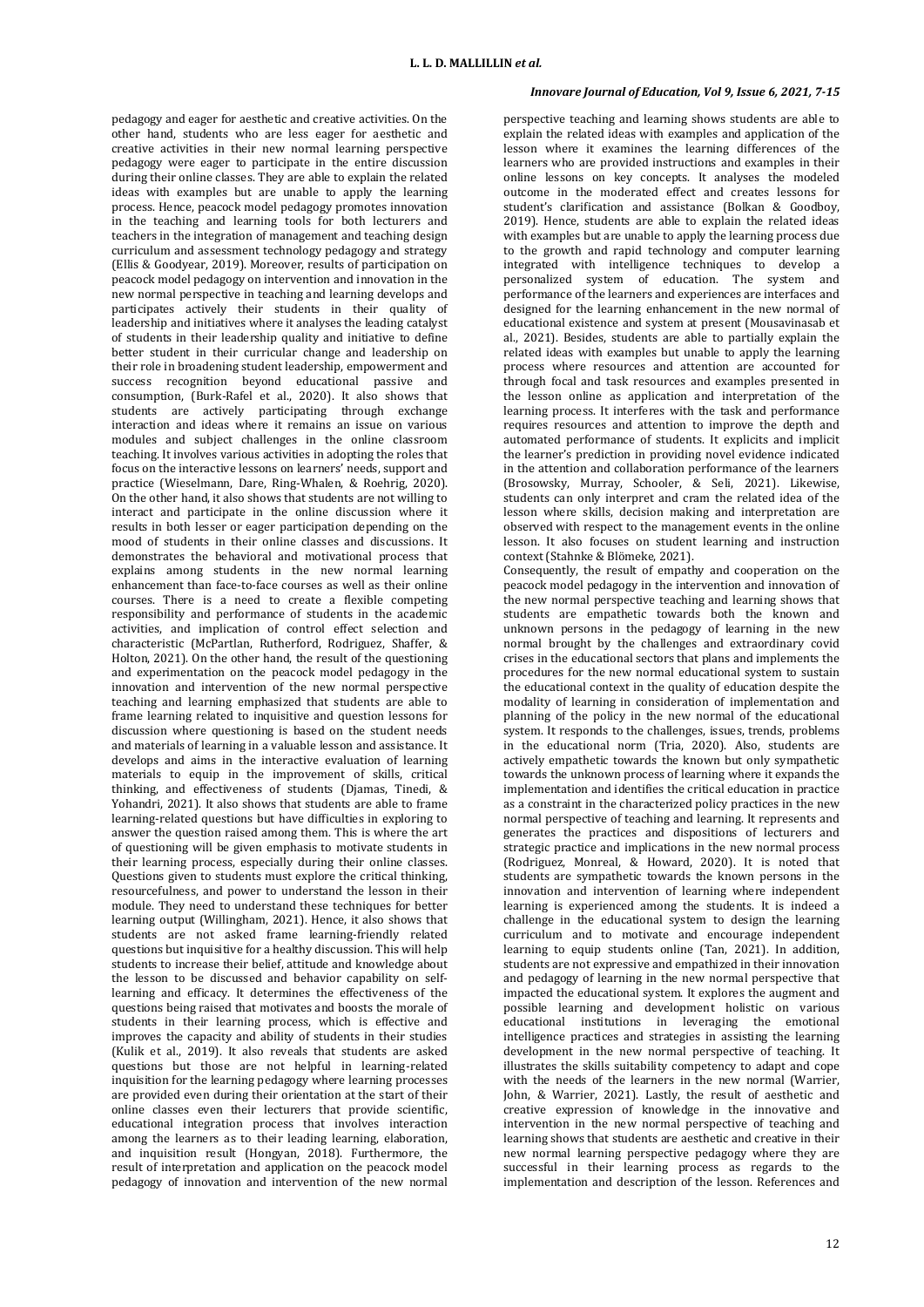perspectives are made on the process and instruments on the knowledge and implication of the learning, integration and impact, (Avgerinou, 2021). Hence, it also shows that students are aesthetic and creative in their online classes as part of their innovative learning perspective. It helps students to advocate their thinking order and skills on the essential cultivation and innovation of the student's learning process. It indicates that creativity and aesthetics provide positive influences on the perceived innovation in the courses and deliveries of the students (Barak & Yuan, 2021). On the other hand, students are eager for aesthetic and creative activities in the new normal learning perspective pedagogy that improves the achievement of the students in their potential success and creativity development in the modern education and learning in the challenges and context of knowledge advocate and application of their aesthetic innovation and exploration, (Hau, Cuong, & Tinh, 2020). It also shows that students are less eager for aesthetic and creative activities in the new normal learning perspective pedagogy because of the transition of the learning atmosphere from traditional to the online learning process. Therefore, it is important to explore the pedagogy of the different approaches to the learning process among students especially on the intended goals and motivation that integrates on the learning of students (Franklin et al., 2020, pp. 14-24).

#### **CONCLUSION**

1. It shows that students are actively participating and developing the quality of leadership and initiative and are actively participating through the exchange of ideas and interactions in the peacock model pedagogy on the innovation of teaching and learning

2. In terms of participation, it shows that students are actively participating and developing the quality of leadership and initiative and are participating actively through the exchange of ideas and interactions.

3. In terms of questioning and experimentation, it shows that students are able to frame learning-related questions and inquisitive lessons for discussion and are able to frame learning-related questions but have difficulties in exploring to answer the question raised among them.

4. In terms of empathy and cooperation, it shows that students are empathetic towards both the known and unknown persons in the pedagogy of learning in the new normal and are actively empathetic towards the known but only sympathetic towards the unknown process of learning.

5. In terms of aesthetic and creative expression of knowledge, it shows that students are aesthetic and creative in the new normal learning perspective pedagogy and are aesthetic and creative in their online classes as part of their innovative learning perspective.

# **Recommendation**

1. Peacock model pedagogy on the intervention and innovation catalyst in the new normal perspective of teaching and learning must be imposed because students are less eager for aesthetic and creative activities in the new normal learning perspective pedagogy since students are able to explain the related ideas with examples but are unable to apply the learning process.

2. Participation among students must be encouraged and must be imposed by the lecturers because students are participating but not willing to interact in the discussion online and are less eager to participate in the entire discussion during their online classes.

3. Questioning and experimentation must be explored by the lecturers since students are asked questions but are not helpful in learning-related inquisition for the learning pedagogy and are able to frame learning-related questions but have difficulties in exploring to answer the question raised among them. Art of questioning must be implemented properly for the innovation of the teaching and learning process.

4. Interpretation and application must be emphasized among the lecturers since students are able to explain the related ideas with examples but are unable to apply the learning process and can only interpret and cram the related idea of the lesson.

## *Innovare Journal of Education, Vol 9, Issue 6, 2021, 7-15*

5. Empathy and cooperation must be encouraged since students are sympathetic towards the known persons in the innovation and intervention of learning and are not expressive and empathized in their innovation and pedagogy of learning in the new normal perspective.

6. Aesthetic and creative expression of knowledge must be given emphasis and must be explored by the lecturers because students are aesthetic and creative in their online classes as part of their innovative learning perspective and are less eager for aesthetic and creative activities in their new normal learning perspective pedagogy.

### **ACKNOWLEDGEMENT**

The researchers would like to express their thanks and appreciation for the success of the research:

- To their family and loved ones for their support financially and emotionally to make this research possible.
- To the Commission on Higher Education Institutions (HEIs) for allowing the researchers to float the questionnaires among the respondents as basis for the data gathering.
- To the respndents for giving their time to go over the questionnaire and answer to their own knowledge.
- And to all the people behind the success of this research.

# **AUTHORS CONTRIBUTIONS**

This is a collaborative effort among the members of the group where individuals have their own contribution to the success of this research.

Leovigildo Lito D. Mallillin was assigned to formulate the questionnaire, which is responsible for the floating and the validation process and also responsible for the editing and formatting of the manuscript.

Pilipinas America Arroyo was assigned to be the encoder, who is responsible for all the gathering of the data from the beginning to the end process of the data.

Regilito Laurel was assigned for the statistical treatment of the data to make a success of the concrete analysis of the data.

Jocelyn B. Mallillin was responsible for the gathering of the related literature and studies in the research.

### **CONFLICT OF INTEREST**

None.

#### **FUNDING SOURCE**

This research is non-funded.

#### **REFERENCES**

- Avgerinou, M. D. (2021). The i2flex evolution: From learning methodology to school culture embracing the new normal. In *Handbook of research on k-12 blended and virtual learning through the i2flex classroom model* (pp. 216–236). IGI Global. [doi:10.4018/978-1-7998-7760-](https://www.igi-global.com/chapter/the-i2flex-evolution/275570) [8.ch013](https://www.igi-global.com/chapter/the-i2flex-evolution/275570)
- Barak, M., & Yuan, S. (2021). A cultural perspective to project-based learning and the cultivation of innovative thinking. *Thinking Skills and Creativity*, *39*(1), 100766. [doi:10.1016/j.tsc.2020.100766](https://www.researchgate.net/publication/347386375_A_cultural_perspective_to_project-based_learning_and_the_cultivation_of_innovative_thinking)
- Bolkan, S., & Goodboy, A. K. (2019). Examples and the facilitation of student learning: Should instructors provide examples or should students generate their own?. *Communication Education, 68*(3), 287–307. [doi:10.1080/03634523.2019.1602275](https://www.researchgate.net/publication/332771703_Examples_and_the_facilitation_of_student_learning_should_instructors_provide_examples_or_should_students_generate_their_own)
- Brisk, M. E., Tian, Z., & Ballard, E. (2021). Autobiography writing instruction: The journey of a teacher participating in a systemic functional linguistics genre pedagogy professional development. (2021). *System, 97*, 102429. [doi.org/10.1016/j.system.2020.102429](https://www.sciencedirect.com/science/article/abs/pii/S0346251X20307892)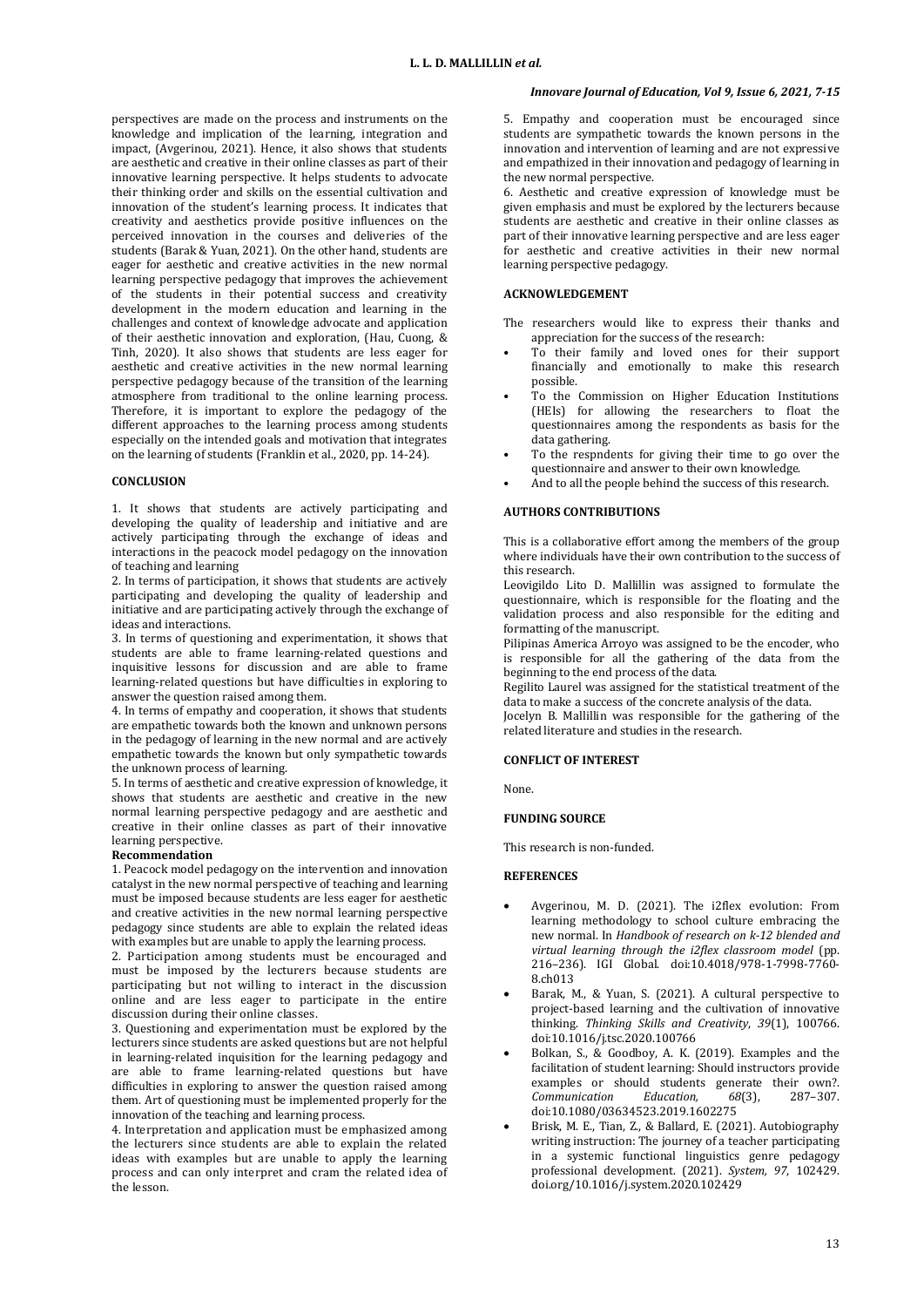- Brosowsky, N. P., Murray, S., Schooler, J. W., & Seli, P. (2021). Attention need not always apply: Mind wandering impedes explicit but not implicit sequence learning. *Cognition, 209,* 104530. [doi:10.1016/j.cognition.2020.104530](https://www.sciencedirect.com/science/article/abs/pii/S0010027720303498)
- Burk-Rafel, J., Harris, K. B., Heath, J., Milliron, A., Savage, D. J., & Skochelak, S. E. (2020). Students as catalysts for curricular innovation: A change management framework. *Medical Teacher, 42*(5), 572–577. [doi:10.1080/0142159X.2020.1718070](https://pubmed.ncbi.nlm.nih.gov/32017861/)
- Campbell, S., Greenwood, M., Prior, S., Shearer, T., Walkem, K., Young, S., & Walker, K. (2020). *Journal of Research in Nursing, 25*(8), 652-661. [doi:10.1177/1744987120927206](https://journals.sagepub.com/doi/abs/10.1177/1744987120927206)
- Djamas, D., Tinedi, V., & Yohandri (2021). Development of interactive multimedia learning materials for improving critical thinking skills. *Research anthology on developing critical thinking skills in students* (pp. 507-525). IGI Global. [doi:10.4018/978-1-7998-3022-1.ch026](https://www.igi-global.com/chapter/development-of-interactive-multimedia-learning-materials-for-improving-critical-thinking-skills/269904)
- Ellis, R. A., & Goodyear, P. (2019). *The education ecology of universities: Integrating learning, strategy and the academy.* UK: Routledge.
- Franklin, D., Coenraad, M., Palmer, J., Eatinger, D., Zipp, A., Anaya, M., … Weintrop, D. (2020). An analysis of usemodify-create pedagogical approach's success in balancing structure and student agency. In *Proceedings of the 2020 ACM Conference on International Computing Education Research* (pp. 14-24), Dunedin, New Zealand: Association for Computing Machinery New York NY United States. Retrieved from <https://dl.acm.org/doi/abs/10.1145/3372782.3406256>
- Hamilton, D., McKechnie, J., Edgerton, E., & Wilson, C. (2021). Immersive virtual reality as a pedagogical tool in education: A systematic literature review of quantitative learning outcomes and experimental design. *Journal of Computers in Education, 8*(1), 1-32. [doi:10.1007/s40692-](https://link.springer.com/article/10.1007/s40692-020-00169-2#citeas) [020-00169-2](https://link.springer.com/article/10.1007/s40692-020-00169-2#citeas)
- Hau, N. H., Cuong, T. V., & Tinh, T. T. (2020). Students and teachers 'perspective of the importance of arts in steam education in Vietnam. *Journal of Critical Reviews, 7*(11), 666-671[. doi:10.31838/jcr.07.11.121](http://www.jcreview.com/fulltext/197-1592981186.pdf) Hays, D. G., & McKibben, W. B. (2021). Promoting rigorous research: Generalizability and qualitative research. *Journal of Counseling & Development, 99*(2), 178-188.
- [doi:10.1002/jcad.12365](https://onlinelibrary.wiley.com/doi/abs/10.1002/jcad.12365) Hector, P., & Kohtala, C. (2021). Experimenting with sustainability education: the case of a student-driven campus initiative in Finland. Local Environment, 1-16. [doi:10.1080/13549839.2021.1891033](https://www.tandfonline.com/doi/full/10.1080/13549839.2021.1891033)
- Hongyan, Z. H. O. U. (2018). *Management of university factors to support lifelong learning of faculty members* (Doctoral thesis, Dhurakij Pundit University, Bangkok, Thailand). Retrieved from <http://libdoc.dpu.ac.th/thesis/Hongyan.Zho.pdf>
- Kulik, N. L., Moore, E. W., Centeio, E. E., Garn, A. C., Martin, J. J., Shen, B., ... & McCaughtry, N. (2019). Knowledge, attitudes, self-efficacy, and healthy eating behavior among children: Results from the Building Healthy Communities trial. *Health Education & Behavior, 46*(4), 602-611. [doi:10.1177/1090198119826298](https://pubmed.ncbi.nlm.nih.gov/30791715/)
- Mallillin, L. L. D. (2020). Different domains in learning and the academic performance of the students. *Journal of Educational System, 4*(1), 1-11. Retrieved from [https://www.sryahwapublications.com/journal-of](https://www.sryahwapublications.com/journal-of-educational-system/pdf/v4-i1/1.pdf)[educational-system/pdf/v4-i1/1.pdf](https://www.sryahwapublications.com/journal-of-educational-system/pdf/v4-i1/1.pdf)
- Mallillin, L. L. D., Carag, E. A., Mallillin, J. B., & Laurel, R. D. (2020). Integration of knowledge through online classes in the learning enhancement of students. *European Journal of Open Education and E-learning Studies, 5*(1), 19- 34[. doi:10.46827/ejoe.v5i1.3117](https://oapub.org/edu/index.php/ejoe/article/view/3117)
- Mallillin, L. L. D., Mallillin, J. B., Carag, E. A., Collado, J. B., & Largo, M. G. D. (2020). A framework in online learning process: A guide to educational teaching during COVID 19

# *Innovare Journal of Education, Vol 9, Issue 6, 2021, 7-15*

pandemic. *European Journal of Open Education and Elearning Studies, 5*(2), 1-15[. doi:10.46827/ejoe.v5i2.3274.](https://oapub.org/edu/index.php/ejoe/article/view/3274/5910)

- Mallillin, L. L. D., Mendoza, L. C., Mallillin, J. B., Felix, R. C., & Lipayon, I. C. (2020). Implementation and readiness of online learning pedagogy: A transition to COVID 19 pandemic. *European Journal of Open Education and Elearning Studies, 5*(2), 71-90. [doi:10.46827/ejoe.v5i2.3321](https://oapub.org/edu/index.php/ejoe/article/view/3321/5957)
- McPartlan, P., Rutherford, T., Rodriguez, F., Shaffer, J. F., & Holton, A. (2021). Modality motivation: Selection effects and motivational differences in students who choose to take courses online. *The Internet and Higher Education, 49,* 100793[. doi:10.1016/j.iheduc.2021.100793](https://www.sciencedirect.com/science/article/abs/pii/S1096751621000026)
- Mondal, G. C. (2018). Reflection of Gandhian thoughts in the peacock model of continuous and comprehensive evaluation adopted in West Bengal. *International Journal of Research and Analytical Reviews, 5*(4), 219-233. Retrieved **from** [https://www.researchgate.net/publication/329628800\\_](https://www.researchgate.net/publication/329628800_REFLECTION_OF_GANDHIAN_THOUGHTS_IN_THE_PEACOCK_MODEL_OF_CONTINUOUS_AND_COMPREHENSIVE_EVALUATION_ADOPTED_IN_WEST_BENGAL) REFLECTION OF GANDHIAN THOUGHTS IN THE PEACO [CK\\_MODEL\\_OF\\_CONTINUOUS\\_AND\\_COMPREHENSIVE\\_EV](https://www.researchgate.net/publication/329628800_REFLECTION_OF_GANDHIAN_THOUGHTS_IN_THE_PEACOCK_MODEL_OF_CONTINUOUS_AND_COMPREHENSIVE_EVALUATION_ADOPTED_IN_WEST_BENGAL) [ALUATION\\_ADOPTED\\_IN\\_WEST\\_BENGAL](https://www.researchgate.net/publication/329628800_REFLECTION_OF_GANDHIAN_THOUGHTS_IN_THE_PEACOCK_MODEL_OF_CONTINUOUS_AND_COMPREHENSIVE_EVALUATION_ADOPTED_IN_WEST_BENGAL)
- Mousavinasab, E., Zarifsanaiey, N., Niakan Kalhori, S. R., Rakhshan, M., Keikha, L., & Saeedi, G. M. (2021). Intelligent tutoring systems: A systematic review of characteristics, applications, and evaluation methods. *Interactive Learning Environments, 29*(1), 142-163. [doi:10.1080/10494820.2018.1558257](https://www.tandfonline.com/doi/abs/10.1080/10494820.2018.1558257?journalCode=nile20)
- Muñoz-Martínez, Y., Gárate-Vergara, F., & Marambio-Carrasco, C. (2021). Training and Support for Inclusive Practices: Transformation from Cooperation in Teaching and Learning*. Sustainability, 13*(5), 1-17. [https://ideas.repec.org/a/gam/jsusta/v13y2021i5p2583](https://ideas.repec.org/a/gam/jsusta/v13y2021i5p2583-d507695.html) [-d507695.html](https://ideas.repec.org/a/gam/jsusta/v13y2021i5p2583-d507695.html)
- Pinho, C., Franco, M., & Mendes, L. (2021). Application of innovation diffusion theory to the E-learning process: higher education context. *Education and Information Technologies, 26*(1), 421-440. [doi:10.1007/s10639-020-](https://link.springer.com/article/10.1007/s10639-020-10269-2#citeas) [10269-2](https://link.springer.com/article/10.1007/s10639-020-10269-2#citeas)
- Rodriguez, S., Monreal, T., & Howard, J. (2020). "It's about hearing and understanding their stories": Teacher empathy and socio-political awareness toward newcomer undocumented students in the New Latino South*. Journal of Latinos and Education, 19*(2), 181-198. [doi:10.1080/15348431.2018.1489812](https://www.tandfonline.com/doi/abs/10.1080/15348431.2018.1489812)
- Ryan, R. M., & Deci, E. L. (2020). Intrinsic and extrinsic motivation from a self-determination theory perspective: Definitions, theory, practices, and future directions. *Contemporary Educational Psychology, 61*, 101860. [doi:10.1016/j.cedpsych.2020.101860](https://www.sciencedirect.com/science/article/abs/pii/S0361476X20300254)
- Stahnke, R., & Blömeke, S. (2021). Novice and expert teachers' situation-specific skills regarding classroom management: What do they perceive, interpret and suggest? *Teaching and Teacher Education, 98*, 103243. [doi:10.1016/j.tate.2020.103243](https://www.sciencedirect.com/science/article/abs/pii/S0742051X20314347)
- Tan, O. S. (2021). *Problem-based learning innovation: Using problems to power learning in the 21st century*. Singapore: Thomson Learning Asia.
- Tria, J. Z. (2020). The COVID-19 pandemic through the lens of education in the Philippines*:* The new normal. *International Journal of Pedagogical Development and Lifelong Learning, 1*(1), 2-4[. doi:10.30935/ijpdll/8311](https://www.ijpdll.com/article/the-covid-19-pandemic-through-the-lens-of-education-in-the-philippines-the-new-normal-8311)
- Warrier, U., John, M., & Warrier, S. (2021). Leveraging emotional intelligence competencies for sustainable development of higher education institutions in the new normal. *FIIB Business Review, 10*(1), 62-73. [doi:10.1177/2319714521992032](https://journals.sagepub.com/doi/abs/10.1177/2319714521992032)
- Wieselmann, J. R., Dare, E. A., Ring‐Whalen, E. A., & Roehrig, G. H. (2020). "I just do what the boys tell me": Exploring small group student interactions in an integrated STEM unit*. Journal of Research in Science Teaching, 57*(1), 112-144[. doi:10.1002/tea.21587](https://onlinelibrary.wiley.com/doi/abs/10.1002/tea.21587)